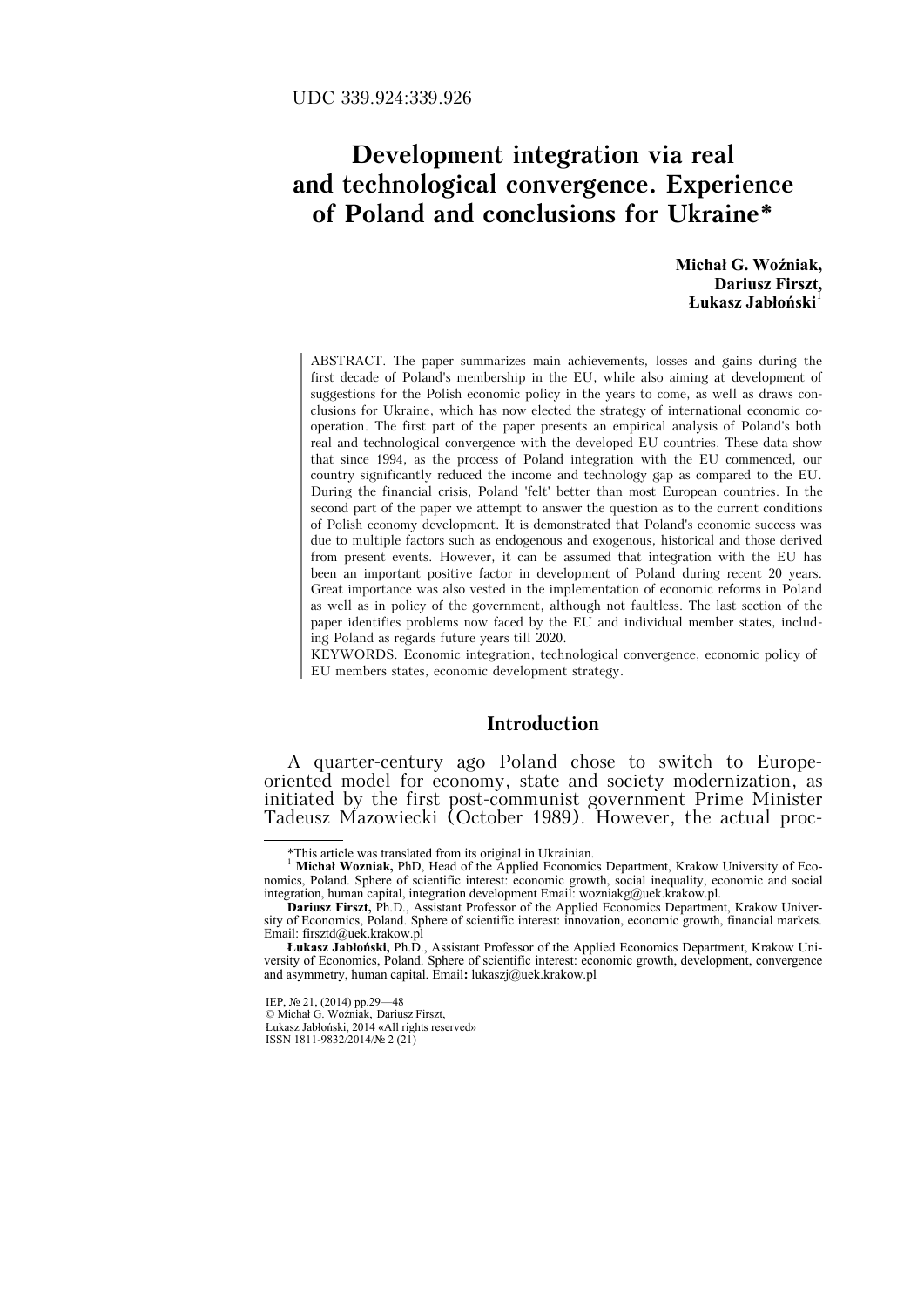ess of European integration began only in 1994, whereas in ten years it was accomplished by Poland accession to the European Union. The decade of Poland implementing European ties and socio-economic cohesion is a good point for recapitulating, evaluation of losses and benefits, as well as generating forecasts for the future. Hopefully, this will be useful also for Ukraine in selecting a respective strategy of international economic cooperation. The country still suffers from the aftermath of Soviet 'modernization', which has lasted for 25 years longer than in Poland. This poses one of the significant barriers after the Soviet Union collapse by hindering better use of 'soft' development factors such as social capital and human capital.

One should not ignore liberalization globalization developing in terms of the information and telecommunications revolution. Internal market is already not enough for further development, therefore it is necessary to introduce new type competition mechanisms based on finding synergistic effects of technological, managerial, marketing, financial and institutional innovations. It is crucial to determine how the above could be achieved and which approaches should be focused upon to optimally use own internal development capacity while preserving the synergistic effects of combining external and internal (specific) factors.

The answer to this question can be provided by analyzing development results of those countries that have chosen the other way and comparing them with own results. Poland is an appropriate object for such comparison in terms of the success it has achieved in the field of real convergence, economic growth, quality of life, technological development and economy modernization.

# **Real and systematic convergence**

On the eve of systemic transformation in Poland, much like in other countries of post-socialist space, level of development measured by the real GDP level had been much lower than in Western Europe countries. The real GDP value in Poland and Ukraine was similar and amounted to 33 % (Poland) and 36 % of the EU-15 GDP level in Ukraine (Fig. 1).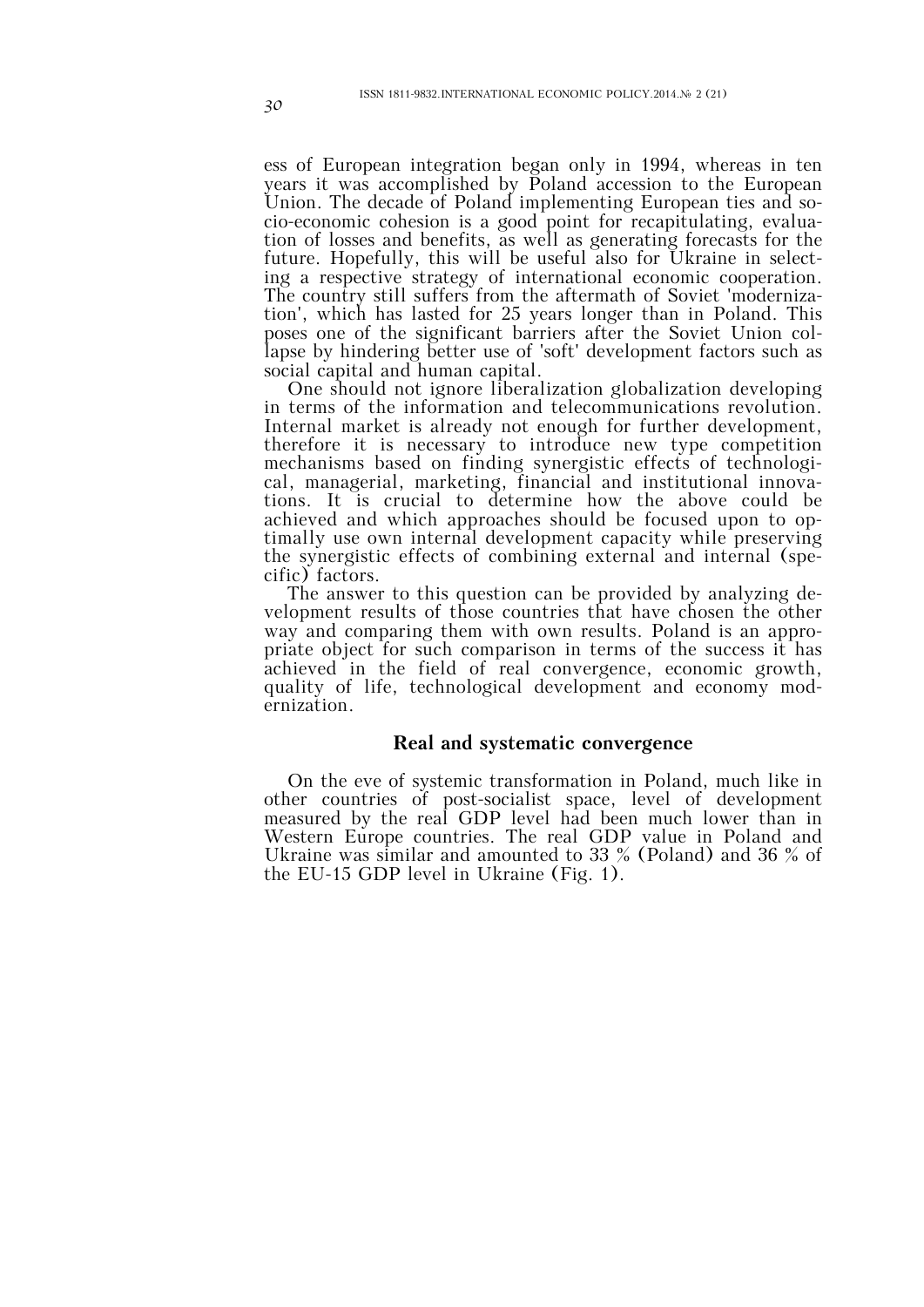

**Fig. 1.** GDP per capita in selected countries and in Western Europe (GDP per capita EU-15 =  $100\%$ ) by constant prices in 2012

Source: author's estimation by CTEDB database information, 2013<sup>2</sup>.

The effects of transformational shock and global financial crisis in 2009 produced different impact on the post-socialist countries. Poland's economy developed faster than that of Ukraine, therefore during  $1990 - 2012$  Poland was catching up fast with EU-15 economies. Consequently, the Polish economy has reduced the underdevelopment level in comparison with this group of countries by 13 %, whereas Ukraine has fallen far behind as compared to Western Europe упcountries by 13 % of GDP per capita.

The EU-9 countries (except Poland, all post-socialist countries being members of the EU, namely Bulgaria, Czech Republic, Estonia, Latvia, Lithuania, Romania, Slovakia, Slovenia and Hungary), have much like Poland commenced the process of systematic reducing distance to the EU-15 countries after a relatively short period of divergence in the first half of the 1990s. At that, during this period differences in relation to the EU-15 countries increased, while reduction rate thereof had up to 2000 been slower than in Poland. In turn, during 2000–2006, the convergence process of the EU-9 countries with respect to the EU-15 ones progressed faster than in Poland<sup>3</sup>.

 $\overline{a}$ <sup>2</sup> CTEDB, 2013, The Conference Board Total Economy Database, January 2013, The Conference Board Inc., [E-resource] - Access mode: www.conference-board.org, [date of access: 10.09.2013]

Firszt D., Jabłoński Ł., Tokarski T., Woźniak M.G., 2009, Convergence and Divergence in Europe: Polish and Ukrainian Cases: Monograph / scientific editors Dmytro Lukianenko, Viktor Chuzhykov, Machal Gabriel Woznaniak, Foundation of the University of Economics in Krakow, Krakow, p. 603— 631. [In Polish]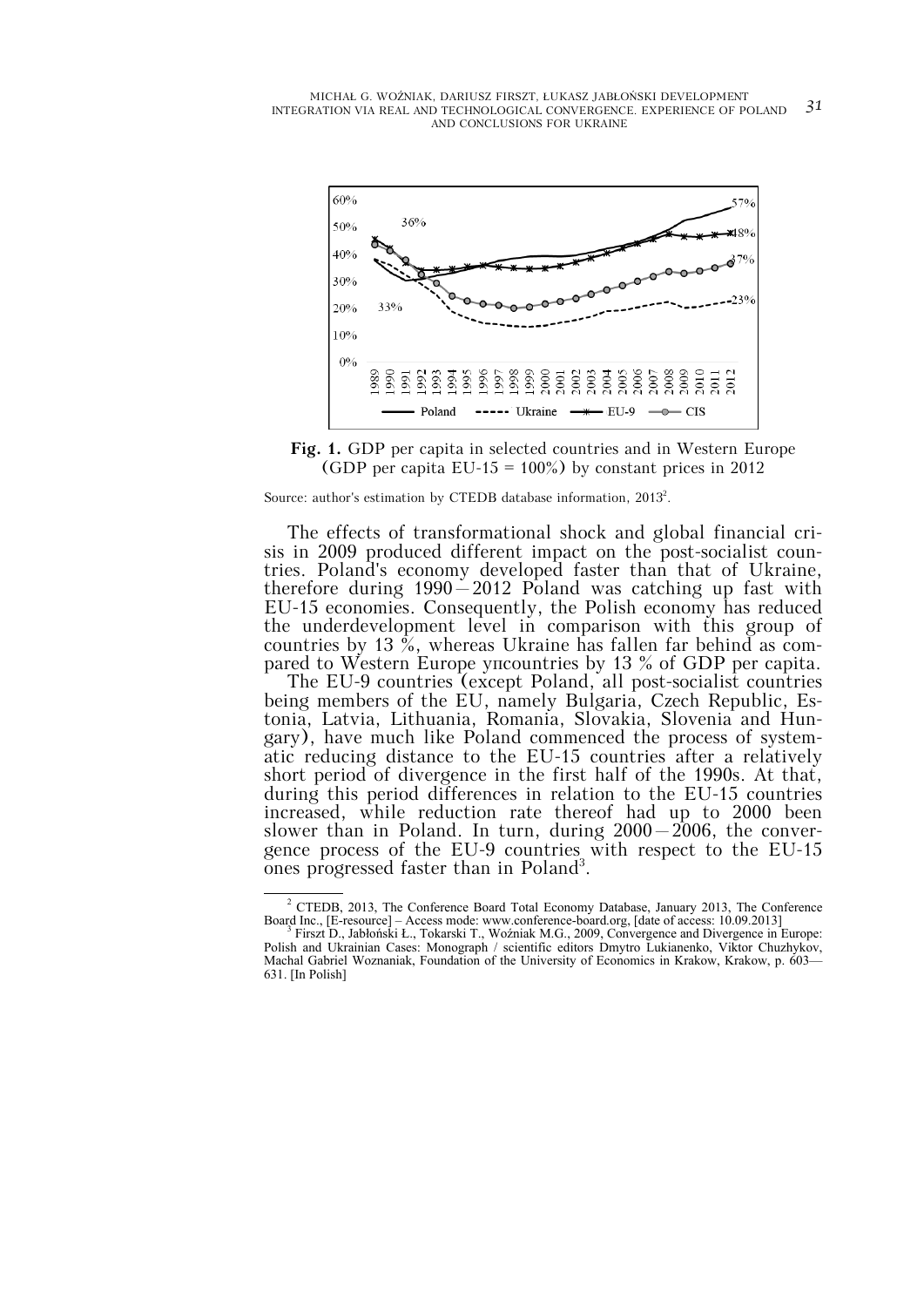Noteworthy are comparable HDI (Human Development Index) characteristics. This index is calculated as the arithmetic mean, which synthesizes indicators characterizing social life sphere (healthcare and education) and economic prosperity (GDP per capita).



**Fig. 2.** Human Development Index (HDI) value in selected countries (1989–2012)

#### Source: author's estimation by UNDP database information,  $2013a^4$ ,  $b^5$ .

Poland and the EU-9 countries demonstrated systematic HDI improvement. In turn, the CIS countries experienced this index decline. This trend changed only early in the first decade of the XXI century. Thus, it can be argued that the divergence between countries that have chosen the EU integration course and other post-socialist space countries during transition period, especially in the 1990s, also dealt with non-income aspects of social life.

The presented convergence and distancing processes within the group of countries analyzed are expressed in terms of differences in the economic growth dynamics.

Transformational recession in Poland was the shortest (ended in 1991) and the least pronounced (decline in GDP in 1990 was circa 7 %) among all countries undergoing transition from centrally managed (administrative) economy to market economy<sup>6,7,8,9,10</sup>. Due

 $\overline{4}$  UNDP, 2013a, UNDP statistical data, "Hybrid HDI», UNDP, [E-resource] – Access mode: http://hdr.undp.org/en/data/trends/hybrid/, [date of access: 10.09.2013]<br>
<sup>5</sup> UNDP, 2013b, International Human Development Indicators, UNDP, bazadanych on-lin, [E-

resource] – Access mode: http://hdrstats.undp.org/en/tables/, [date of access: 10.09.2013]<br><sup>6</sup> Kołodko G.W., 2007, Success in two-thirds. Polish political transformation and its future, «Econo-

mist», № 6. [In Polish].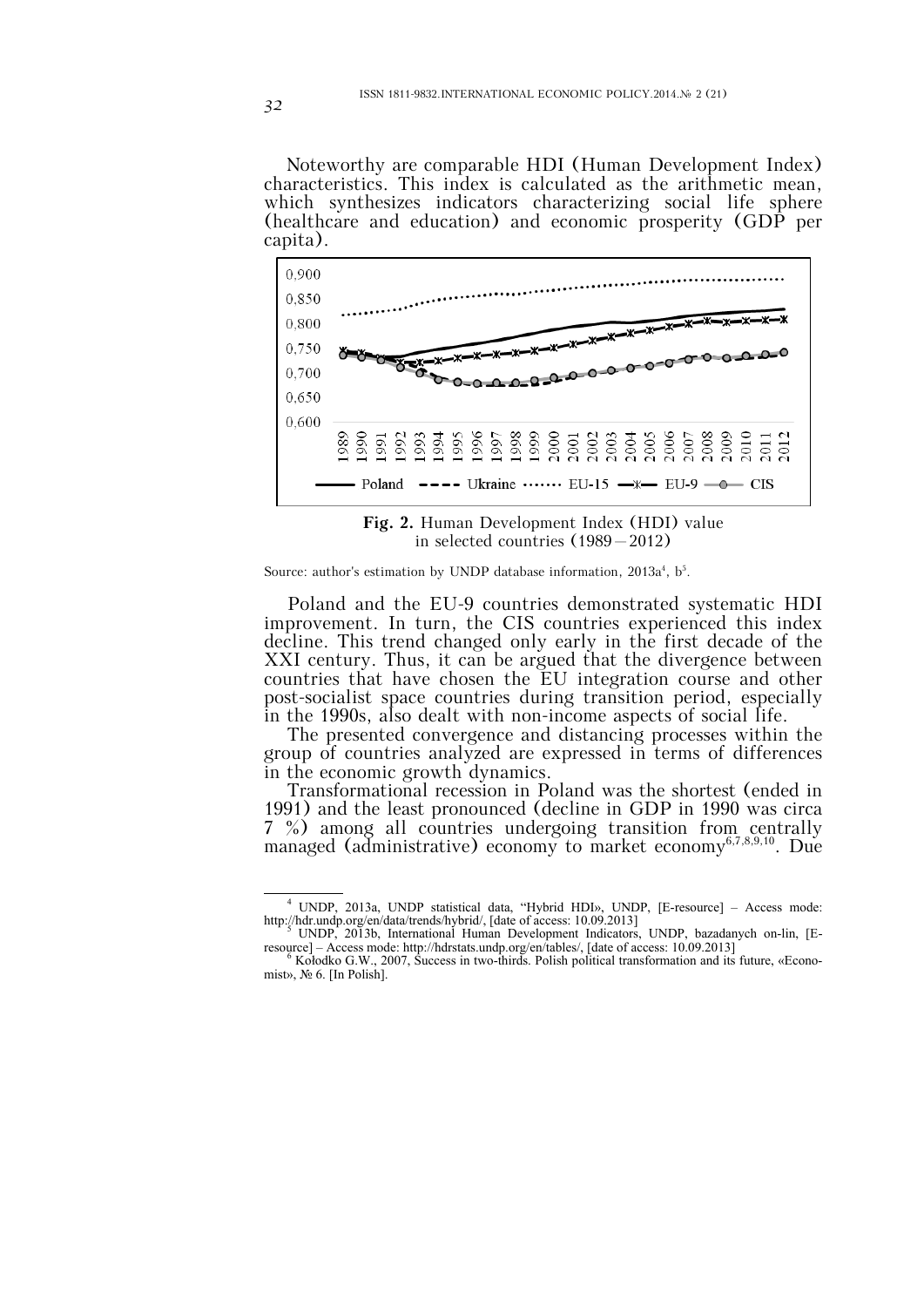to this, in 2012 Poland's GDP was higher as compared to 1990 and amounted approximately to 126 %. The average annual growth rate in Poland during  $1991-2012$  made  $3.72\%$  being higher than that of the EU-15 countries  $(1.61\%)$  and the EU-9 ones (1.52 %). For the entire period analyzed, only Luxembourg among the EU countries was been developing faster than Poland.



**Fig. 3.** GDP dynamics in selected countries during 1990–2012 (in USD by PPP, constant prices of 2012)

Source: author's estimation by CTEDB database information, 2013<sup>11</sup>.

The EU-9 countries during 1991–2012 demonstrated a weaker average annual GDP growth rate than Poland. This was caused by a long period of transformational recession, as well as by GDP growth dynamics till 2000 weaker than in Poland and by more perceptible effects of the 2008–2009 financial crisis. We should also note pronounced growth rates in the EU-9 countries (especially the Baltic countries) during 2000–2008 enabling them to

 $\frac{1}{\sqrt{1-\frac{1}{2}}\cdot\frac{1}{2}}$  $\frac{7}{1}$  Kołodko G.W., 2009, Great Transformation 1989-2029. Could it be better if it would be better? [in:] 20 years of transformation. Achievements, Problems, Perspectives, ed. G.W. Kołodko, J. Tomkiewicz, Publishing and Academic & Professional Sp. with o.o, Warsaw, p. 101-118. [In Polish].

Rapacki R. (red.), 2009, Economic growth in transition countries. Convergence or divergence? Houghton Mifflin, Warsaw. [In Polish]. <sup>9</sup> Woźniak M.G., 2002, Poland's economic growth in the nineties. Barriers. Factors. Perspective,

Publisher AE in Krakow, Krakow. [In Polish].<br><sup>10</sup> Woźniak M.G., 2011, Polish Economy 1990-2011. Transformation. Modernization. Economic and

social cohesion. Volume 1. Transformation, PWN, Warsaw. [In Polish].

CTEDB, 2013, The Conference Board Total Economy Database, January 2013, The Conference Board Inc., [E-resource] – Access mode: www.conference-board.org, [date of access: 10.09.2013]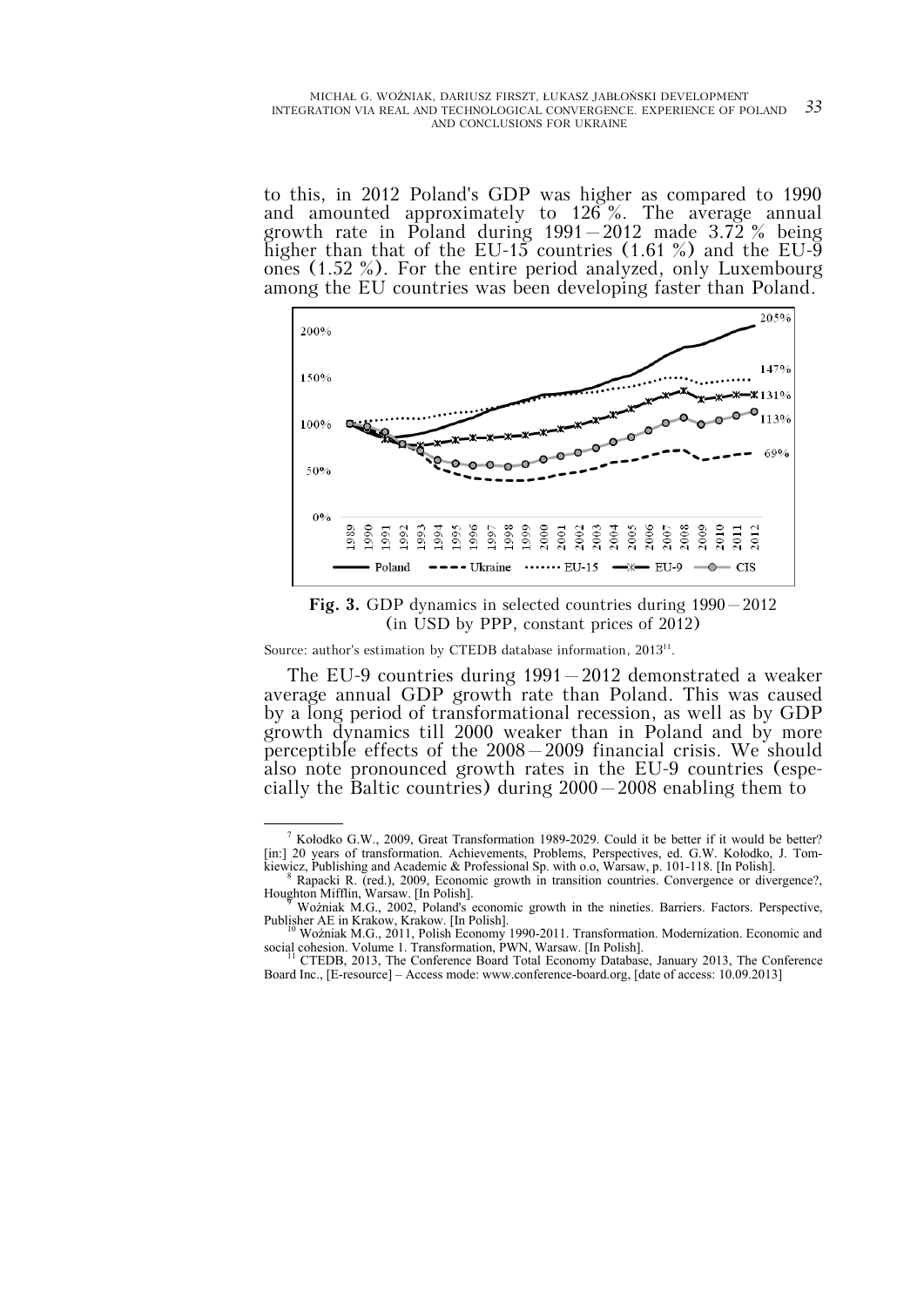significantly reduce development gap with respect to Western Europe countries. However, these countries were strongly affected by the financial crisis in 2009. The accumulated GDP of the EU- $\check{9}$  countries decreased in 2009 by more than 7 %, while in Poland it increased by 1.4  $\frac{\%^{12}}{\%}$ .

Taking into account numerous imperfections of the real GDP index per capita and HDI, while measuring the socio-economic development level one should also analyze other indicators demonstrating the level of economic freedom  $(Fig, 4)$  competitive business environment and efficiency of the country in terms of processing natural resources for improving well-being of the population (table 1). It should be emphasized that these indicators, with the exception of Happy Planet Index<sup>13</sup>, illustrate systematic convergence and determine the degree of market economy development.



**Fig. 4.** Economic freedom index according to *The Heritage Foundation* in 1989–2013.

Source: author's estimation by IEF database information, 201314.

While comparing alternative well-being indicators for recent years, we should note that Poland moves up in the social and

<sup>&</sup>lt;sup>12</sup> Jabłoński Ł., 2013, Factors of economic growth during the current crisis. Poland compared to se-

lected countries in the world, «Social Inequality and Economic Growth», №30, p. 90—107. [In Polish]. 13 The Happy Planet Index is calculated based on three aspects, namely: life enjoyment level declared by citizens, life expectancy, as well as amount of natural resources consumed. HDI does not indicate happiness, as it might be assumed by the index name, but reflects effectiveness of the given country in terms of processing natural resources for improving the well-being of the population. It also shows the average number of happy living years of the country's population per unit of natural resources consumed. See .: Abdallah S., Thompson S., Michaelson J., Marks N, Steuer N., 2009, The (un)Happy Planet Index 2.0. Why good lives don't have to cost the Earth, The New Economics Foundation, London, UK., also Jabłoński Ł., 2012, Quality of life — the dynamics of convergence [in:] Polish Economy 1990-2011.

Volume II. Modernization, ed. M.G. Wozniak, PWN, Warsaw, pp. 283-309. [In Polish].<br><sup>14</sup> IEF, 2013, Index of Economic Freedom, The Heritage Foundation, Database, [E-resource] – Access mode: www.heritage.org, [date of access: 10.09.2013].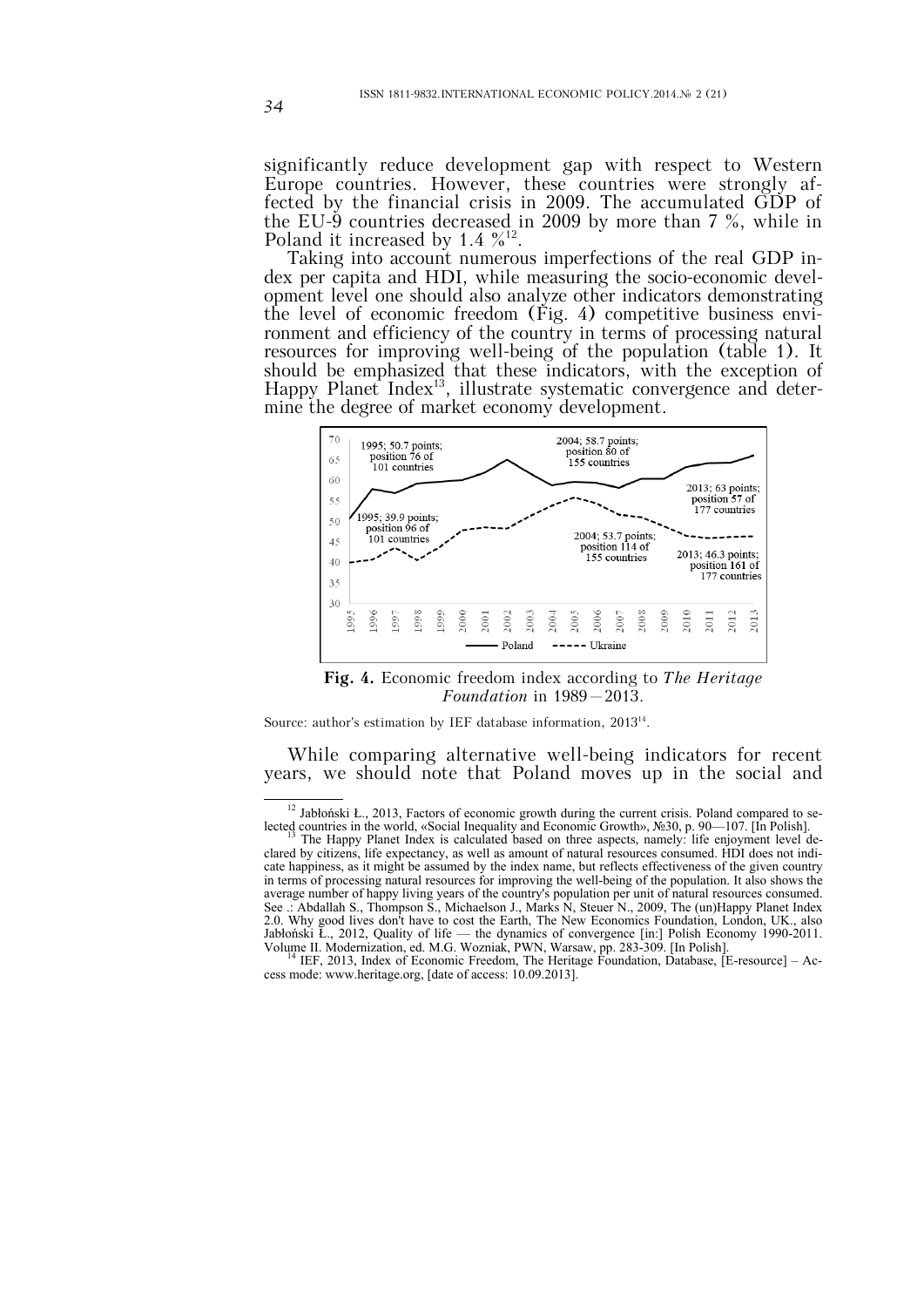economic development ranking depending on the level of economic freedom, competitive business environment and efficiency of the country in terms of processing natural resources for improving well-being of the population.

Poland Ukraine Index Period Ranking position change Ranking position (2012) Ranking position change Ranking position (2012) Competitiveness index (World Economic Forum, ranking of 144 countries) 2008-  $2012$  +10 41 0 73 Ease of doing business index (World Bank, ranking of 185 countries) 2010-  $2012$  +18  $55$  +9 137 Happy Planet Index (The New Economics Foundation, ranking of 151 countries) 2005-  $\begin{array}{c|c} 2005 \\ 2010 \end{array}$  +6  $\begin{array}{|c} 71 \\ (201) \end{array}$  $\begin{array}{c|c} 71 & -5 & 100 \\ (2010) & -5 & (2010) \end{array}$ (2010)

*Table 1* **Value of certain socio-economic development indices for Poland and Ukraine in 2005–2012**

Source: author's estimation based on  $^{\rm 15,16,17,18}$ 

The above data illustrate lower-degree success of Ukraine as compared to Poland. However, it should be emphasized that according to the World Bank *Doing Business* 2013 report, both Ukraine and Poland were found among the top ten countries, which during recent years had achieved major advances in the field of regulation that contributed to more efficient business and economic operations<sup>19</sup>.

### **Technological convergence**

As a result of systemic transformation to an open market economy Poland ensured conditions for rapid technological convergence with developed countries. Liberalization of foreign trade meant opening of various channels for exchange of innovation,

<sup>&</sup>lt;sup>15</sup>Abdallah S., Thompson S., Michaelson J., Marks N, Steuer N., 2009, The (un)Happy Planet Index 2.0. Why good lives don't have to cost the Earth, The New Economics Foundation, London, UK.<br><sup>16</sup> WB, 2008, Doing Business 2008, The World Bank and the International Finance Corporation,

Washington D.C.<br>
<sup>17</sup> WB, 2012, Doing Business 2012.Doing Business in a more transparent world, The World Bank<br>
and the International Finance Corporation, Washington D.C.

WEF, 2013, The Global Competitiveness Index Data Platform, World Economic Forum, www.weforum.org, [date of access: 10.09.2013]<br><sup>19</sup> WB, 2013, Doing Business 2013. Smarter Regulations for Small and Medium-Size Enterprises,

The World Bank and the International Finance Corporation, Washington D.C.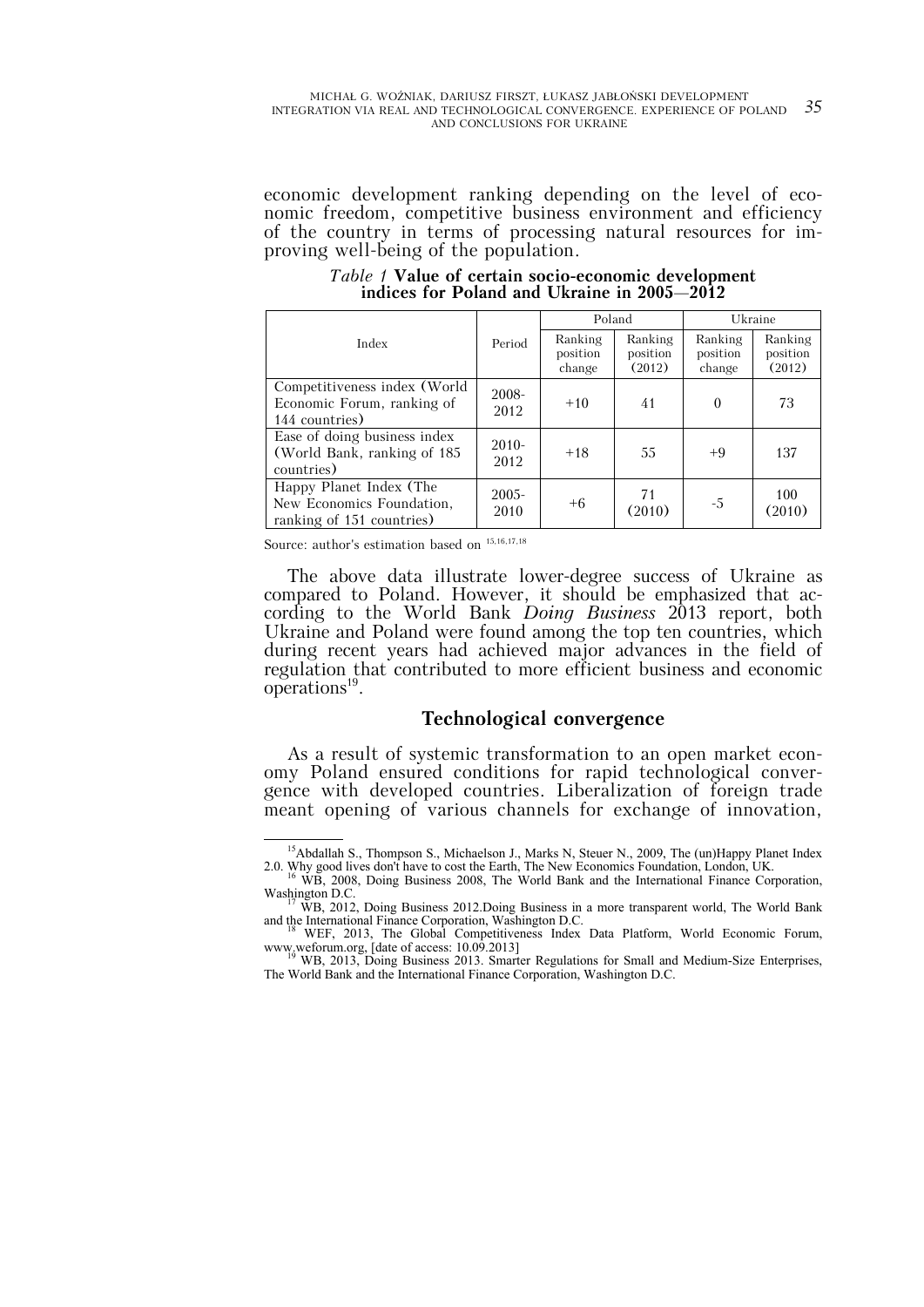which provides a major tool to reduce technological gap by the medium developed countries. The freedom of economic relations catalyzed action of microeconomic factors for modernization of productive capacity and product range. At the same time Poland met the essential requirements to spontaneous exchange of innovations in the field of education and infrastructure.

Participation in the EU integration process has prompted additional impetus for technological convergence through the following: increase in trade with EU developed countries, cooperation of importers and exporters with counterparties in these countries, investment climate improvement and respectively — stimulation of direct foreign investment, increased population mobility, development of scientific cooperation and additional funding sources within the European funds<sup>20</sup>.

Statistical data relating to various aspects of technological development confirm that both during the period prior to signing the association agreement and during the first nine years of EU membership, the pronounced technological convergence of Poland with developed countries has been taking place. The main manifestation of this process was elimination of the 'performance gap', as shown by Fig. 5.



Source: author's estimation by UNECE database information, 2013<sup>21</sup>.

In the mid 1990s, labour productivity in Poland made circa 40 % of the similar index in the EU-15countries. Over the last 17 years labour productivity in Poland rose by approximately 80 %,

<sup>&</sup>lt;sup>20</sup> Firszt D., 2012, Determinants of diffusion of innovation in the Polish economy, CeDeWu, Warsaw [In Polish]. <sup>21</sup> UNECE, 2013, [E-resource] – Access mode: http://w3.unece.org/pxweb/, [date of access: 12.09.2013]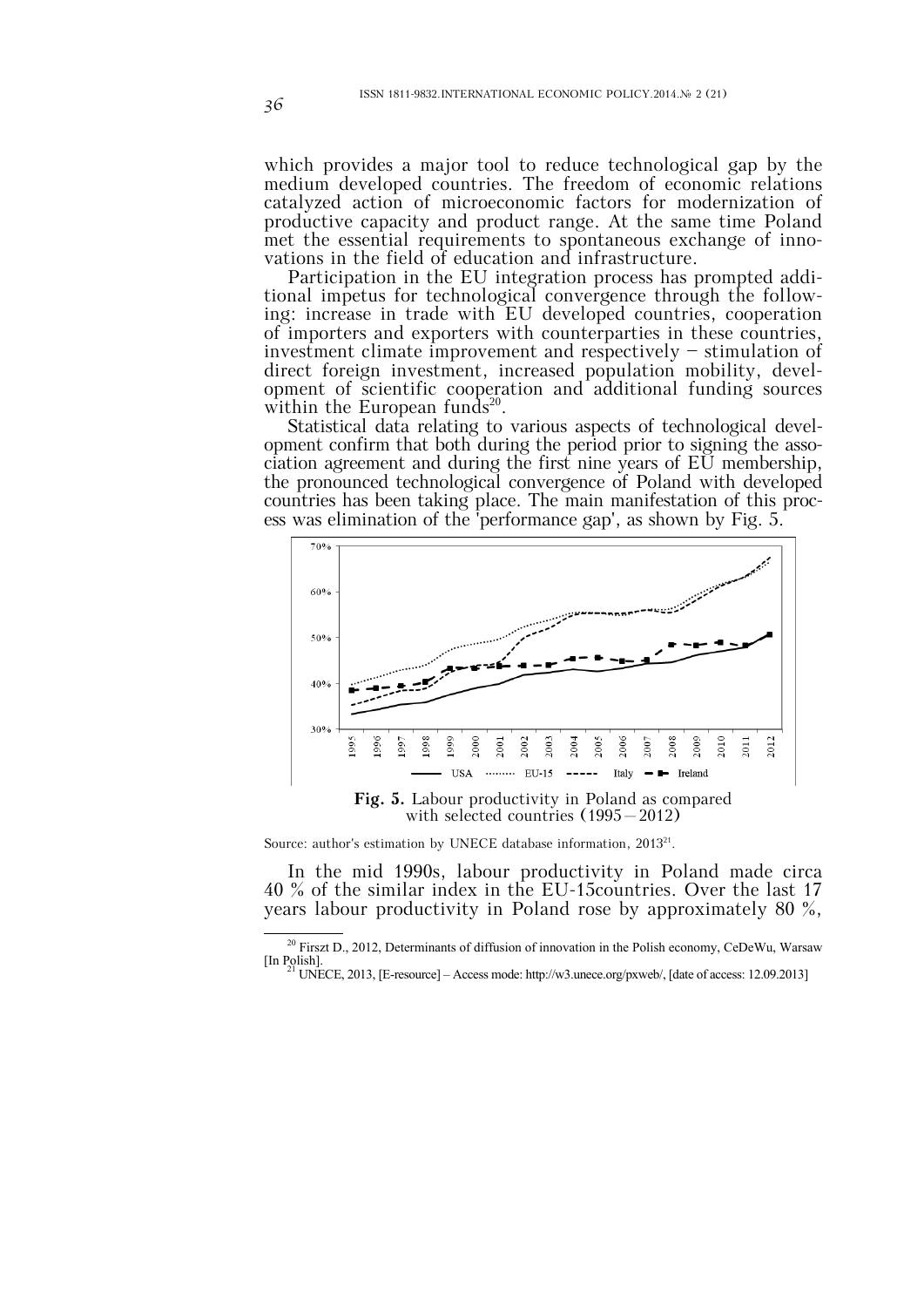whereby in 2012 reaching the value of  $2/3$  of the 'old EU' index. Productivity gap also decreased in relation to the most developed EU-15 countries. For instance, in relation to Ireland, Poland reduced the distance by 12 %. In relation to the slowest developing EU countries (e.g. Italy) such reduction made almost 30 %.

In any case, labour productivity changes are the main manifestation of technological development, although mere this index analysis is not sufficient to draw the complete picture of economic modernization, which is a multivariable process generating various economic and social effects. Therefore, it is worthwhile paying attention to other development indices such as GDP energy intensity. This index changes both point at modernization of production facilities and suggest changes in the economic structure, while also reflecting developments in technologies applied by households, which is an important manifestation of technological development and progress.

Fig. 6 demonstrates that during analyzed period the energy costs required for manufacturing a GDP unit in Poland have been reduced almost by half. In this case the pace of change has been much higher than in the developed EU countries (for example, many of them demonstrated negligible changes in this regard), which sustains conclusions as to technological convergence mentioned above in terms of labour productivity analysis. It should be added that such index improvement has been also recorded in other Central and Eastern European countries (EU-9), thus confirming thesis as to the positive impact of EU integration on the technological convergence processes.



Source: author's estimation based on the Eurostat information, 2013<sup>22</sup>.

 22 Eurostat, 2013, [E-resource] – Access mode: http://epp.eurostat.ec.europa.eu/portal/page/ portal/eurostat/home/, [date of access: 12.09.2013]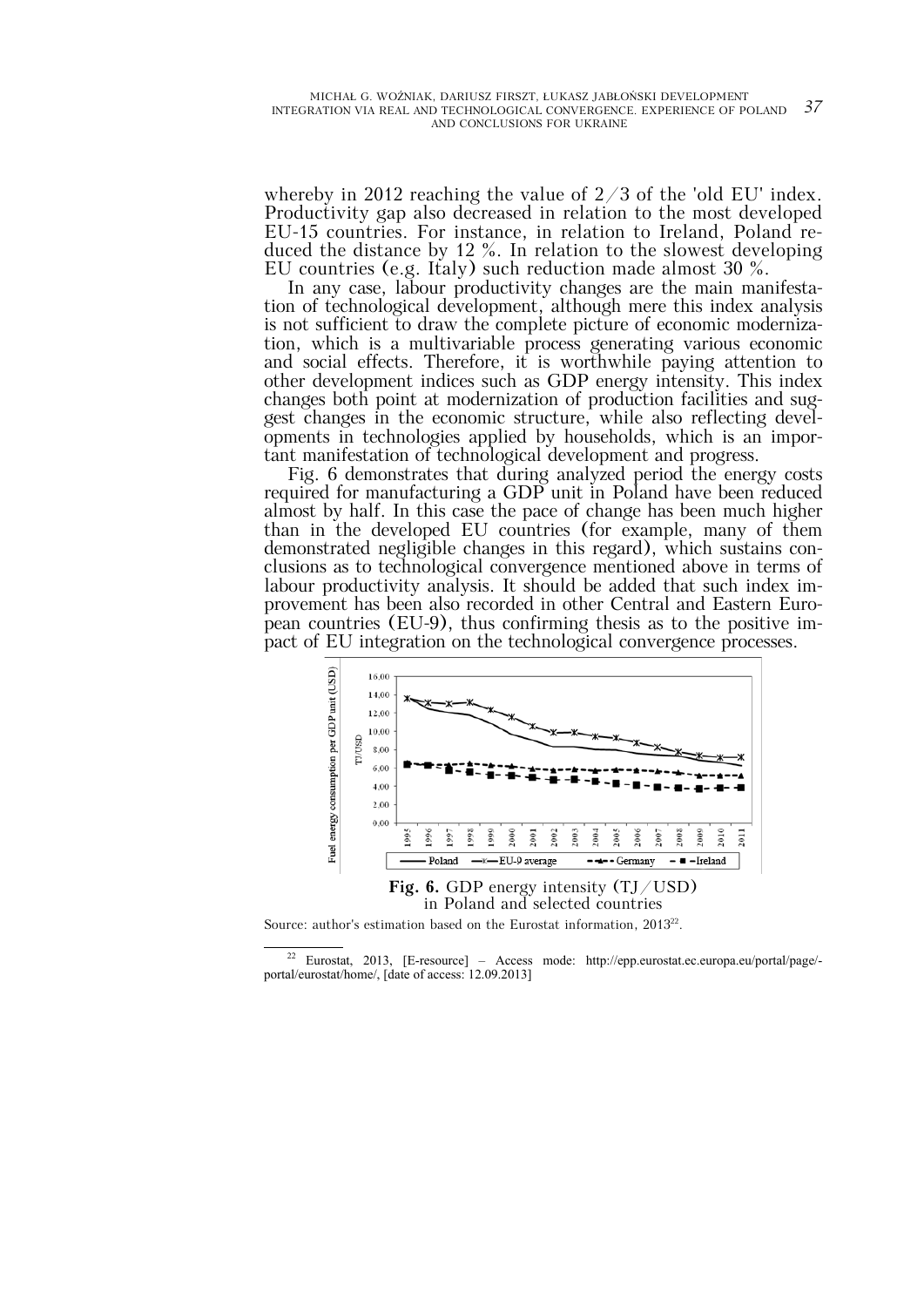The thesis as to technological convergence implemented within the EU by Poland and other 'new countries' is also confirmed by other indices directly or indirectly related to technological development. For instance, total factor productivity (TFP) dynamics during the analyzed period in Poland has been much higher than in the developed EU countries; while the share of high-tech products in Poland exports doubled from 3 % in 1995 to around 6 % as of present; whereas that of low-tech products in manufacture structure has been significantly reduced.

Among all the above indices, the generalized one is the technological progress synthetic index determined by the factor analysis method<sup>23</sup>. Its relative value (as compared to the similar index of the German economy, a recognized technology leader in the EU) for the Polish economy is presented in Fig.  $\overline{7}$ , which clearly indicates reduction of the technological gap between Poland and Germany, which is taking place at logarithmic rate according to the innovation theory. Poland is rapidly catching up with the leader, while its current technological level makes s of the German one (in the mid 1990s it had only made 50 %).



**Fig. 7.** Elimination of the technological gap between Poland and Germany — a trend function.

Source: author's estimation based on the database information<sup>24,25,26</sup>.

<sup>&</sup>lt;sup>23</sup> Firszt D., 2012, Determinants of diffusion of innovation in the Polish economy, CeDeWu, Warsaw [In Polish]. 24 Eurostat, 2013, [E-resource] – Access mode: http://epp.eurostat.ec.europa.eu/portal/page/portal/-

eurostat/home/, [date of access: 12.09.2013]<br><sup>25</sup> UNECE, 2013, [E-resource] – Access mode: http://w3.unece.org/pxweb/, [date of access:

<sup>12.09.2013]&</sup>lt;br><sup>26</sup> GUS, 2013, [E-resource] – Access mode: http://www.stat.gov.pl/gus, [date of access: 11.09.2013]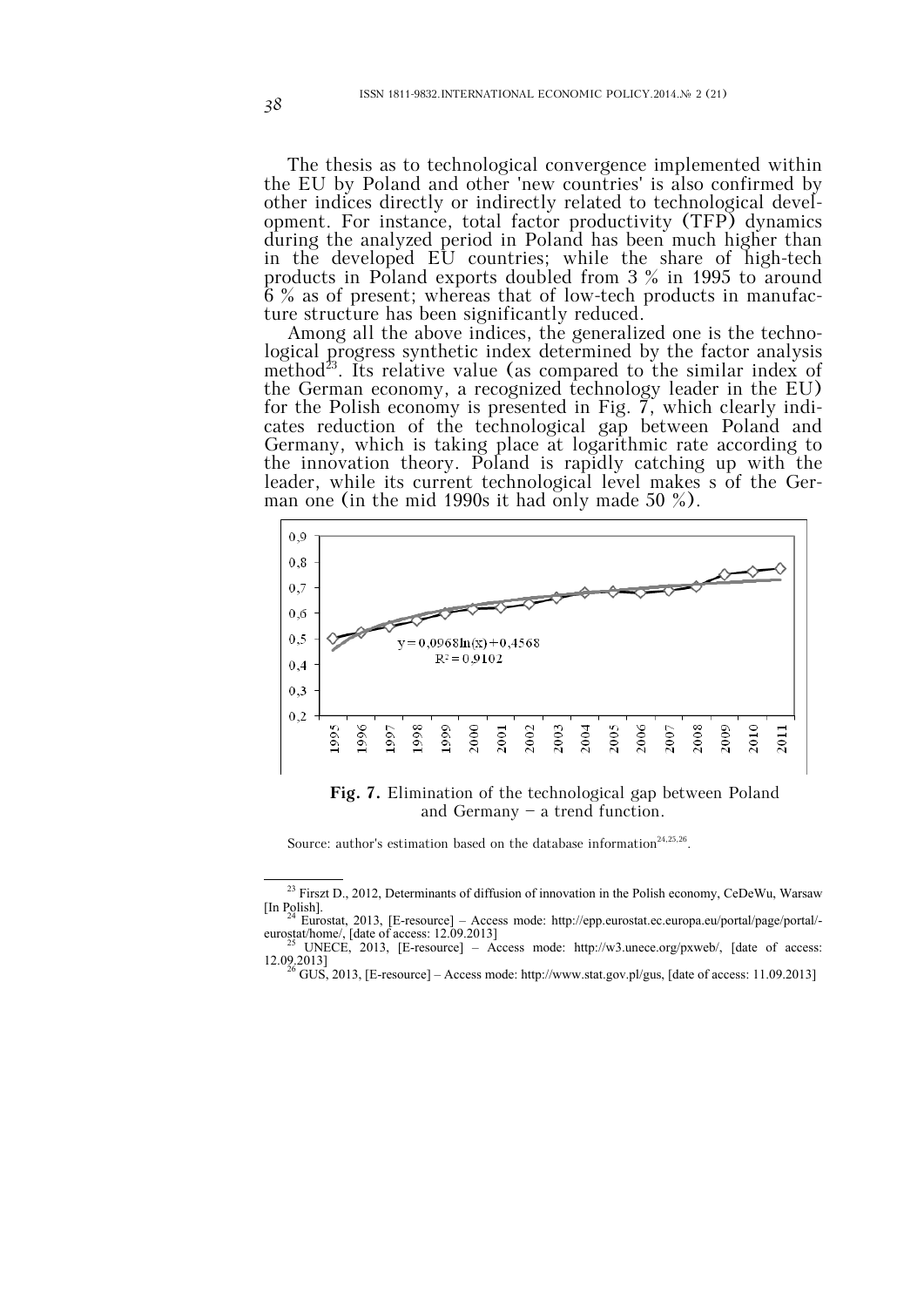Currently, the most important matter is whether Poland is capable of crossing the critical threshold, and thus making transition from development based on the exchange of innovation (exogenous development) to that stimulated by own innovation (endogenous development). The innovation theory sustained by examples of certain EU countries (South Europe) shows that the integration provides conditions for technological convergence, but does not guarantee success thereof, i.e. accession of a backward country to the group of technological leaders. To that end, it is necessary to promote development of domestic capacity, which should over time of the economic and technological development be aimed at creating original innovations<sup>27</sup>. Fig. 8 shows that in Poland this capacity is being systematically improved, prompting hopes that further technological convergence is indeed possible. The most important and yet most difficult task faced by the Polish economy (in the context of economic development) is to accelerate the absorption capacity rate, so that it would compensate for the effect created by 'advantages of backwardness' though weakened by technological gap reduction. Although in this case the EU is also providing certain tools and means (European foundations intended for scientific research), at this stage of development the Poland's own efforts to develop the effective innovation system prove vigorous. The said efforts grow increasingly visible, although currently they are mainly related to scientific diagnosis rather than to practical actions aimed at innovativeness improvement. Particularly noteworthy are results of studies aimed at identifying weaknesses of the Polish innovation system that create so-called innovative blockades hindering gradual transition to the economy of knowledge and innovation model concepts based on integrated multilevel management and aimed at spreading innovation competencies<sup>28</sup>.

<sup>&</sup>lt;sup>27</sup> Kubielas S, 2009, Innovation and technological gap in the global economy based on knowledge, Publishing, University of Warsaw, Warsaw, Poland. [In Polish]. 28 Bal Woźniak T., Innovativeness by subject. Institutional determinants, PWE, Warsaw, 2012 [In

Polish].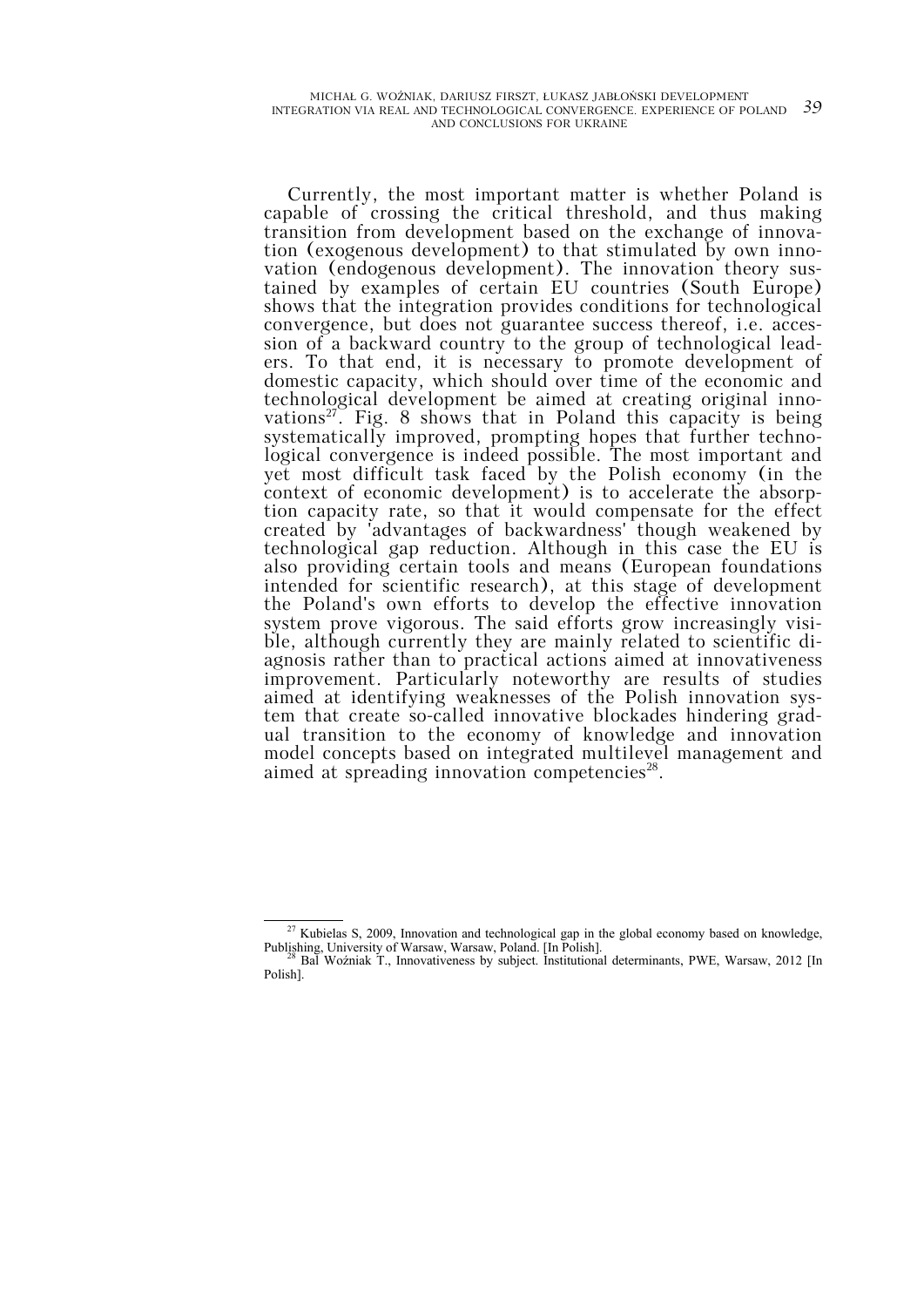

Source: author's estimation by database information  $29,30,31$ ; consumer capacity index computation methodology $32$ .

# **Determinants of Poland convergence with EU**

The processes of real, systemic and technological convergence in Poland not only had similar historical pre-requisites as in the case of Ukraine, but also exogenous ones arising from development of global economy ties, including the decade of EU membership and dynamics of globalization and liberalization processes extrapolating to the national economy. However, one should pay attention also to the endogenous prerequisites of development, since those resulted from decision-making processes and determine the area of development.

The Polish experience shows that EU membership does not necessarily imply greater sensitivity of a less developed national economy to impulses of external crises. Even a reverse situation may occur, however subject to reasonable policy advocated by the government. EU membership contributed to Poland overcoming problems of the crisis, although at its last stage short-term difficulties emerged manifested by lower GDP growth. The question

<sup>&</sup>lt;sup>29</sup> Eurostat, 2013, [E-resource] – Access mode: http://epp.eurostat.ec.europa.eu/portal/page/portal/eurostat/home/, [date of access: 12.09.2013]<br><sup>30</sup> UNECE, 2013, [E-resource] – Access mode: http://w3.unece.org/pxweb/, [date of access:

<sup>&</sup>lt;sup>30</sup> UNECE, 2013, [E-resource] – Access mode: http://w3.unece.org/pxweb/, [date of access: 12.09.2013]<br>12.09.2013]<br><sup>31</sup> GUS, 2013, [E-resource] – Access mode: http://www.stat.gov.pl/gus, [date of access: 11.09.2013]<br><sup>32</sup>

<sup>[</sup>In Polish].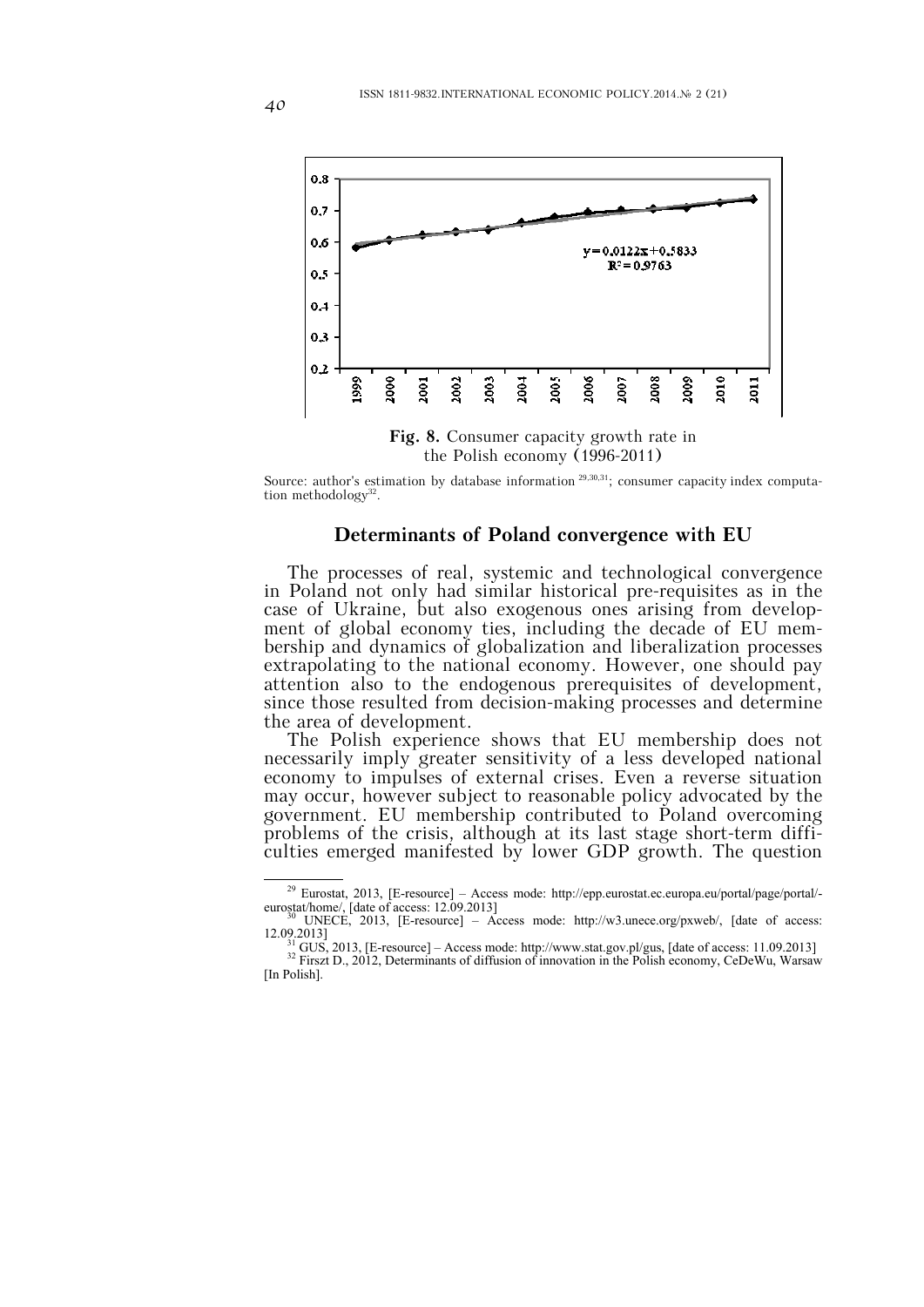is what was the reason for the Polish economy quite easily surviving the crisis, while other countries in Central and Eastern Europe have suffered more losses.

Among the success factors one should distinguish those associated with EU membership and economic policy of the government:

1. Accessing the large and demanding sales market of the EU, resulting in the GDP export share increase from 26.2 % in 1990 to 33.3 % prior to the association with EU, and to 49 % in 2013.

2. Effective application of the subsidiary principle to the national investment demand. During  $2004-2013$  net transfers from the EU budget after quota adjustment by the amount of obligatory membership-related payments to the budget amounted to EUR 58.1 billion. Due to this, in 2008–2012 annual GDP increase in demand circa 2 % was ensured, with the percentage even higher if multifold effect were accounted for.

3. Better representation of the Polish economy state by rating agencies due to domestic demand improvement via subsidiary funding from the EU and the need for implementing effective macroeconomic policy. This produced a positive effect on Poland's attractiveness as a safe territory for FDI.

4. Existence of own currency and floating exchange rate of the zloty, systematic increase in foreign exchange reserves (from USD 34.2 billion in 2003 to USD 108.8 billion in March 2013). The government skilfully used the currency reserves in exchange rate policy which has stopped the fall in exports and excessive increase in imports. Spontaneous currency devaluation by 1/3 during the first phase of the crisis occurred abruptly, whereby radically increasing external competitiveness of the Polish economy (attractiveness of both Polish products and Polish exports). Taken this into account, Poland was less affected by the euro-zone crisis than countries of Central and Eastern Europe.

5. Fiscal reforms including reduction of the third 40 % personal income tax on social insurance from 6.5 % to 3.5 %, as implemented before the crisis contributed to reduction of labour costs. Due to this, competitiveness of the Polish economy increased and national consumer demand was supported.

6. Incomes of more than two million Polish immigrants, to whom labour markets of the EU Members States were opened, annually replenish national demand to the extent of EUR  $4-5$ billion.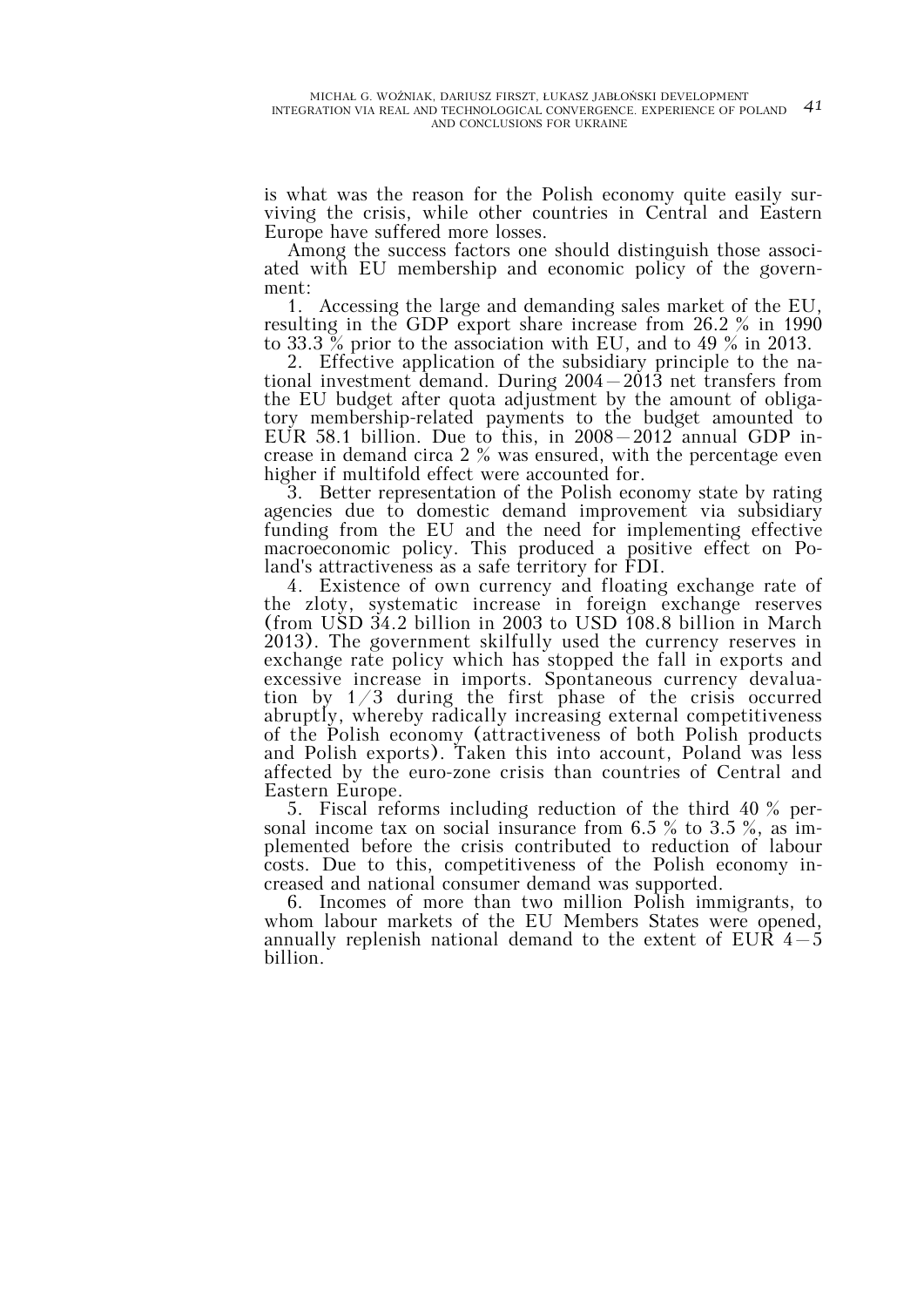There have also been weak points in the Polish systemic reforms and economic policy, which could not be avoided. Among those, the following should be considered:

1. Lack of a coherent governmental economic policy, especially of the structural one.

2. Postponement of the unaccomplished public sector reforms (pension fund, Criminal Code, healthcare, education and training).

3. Underestimation of the sound family policy for economic growth promotion.

4. Uneven time-distribution of investments to infrastructure funded by the state budget and European funds. This especially concerns sharp reduction thereof after Euro 2012 in Poland, which entailed the low (1.5 %) GDP growth rate in 2013.

5. Economic policy underestimating the issue of exports diversification in the event of market fluctuations involving major foreign partners.

However, the development potential of Poland enabled return to the path of dynamic GDP growth and quality of life improvement in 2014. The most important components thereof include the following:

1. High quality of products manufactured in Poland. Under the influence of foreign competition and the crisis, quality of products and services has improved to the extent which provides for the increasing growth in Polish produce substituting imports and meeting competition demands in foreign markets.

2. Relatively large amounts of cash placed by businesses as bank deposits and low interest rates. Since 2008, the NBP rate decreased by 3.25 % reaching 2.5 % in 2013, while the inflation rate went down from 4.8 % and 1.1 % respectively.

3. Relatively effective application of automatic market condition stabilizers, i.e. increase in monetary payments from the budget, unemployment combating programmes, easy access to loans as resulted from lowering interest rates. The new expenditure stabilizing mechanism improves market condition stabilization by preventing possibility of exceeding the 55 % threshold of public debt ratio in GDP and stipulating marginal costs at no more than the average annual GDP rate increased by the inflation percentage forecast.

4. The prospects of expanding public sector investment resulting from access to the alternative investment programmes planned for 2014–2020 and financed from EU funds in the amount of EUR 72.9 billion (circa PLZ 400 billion). These measures will contribute to investment in scientific research and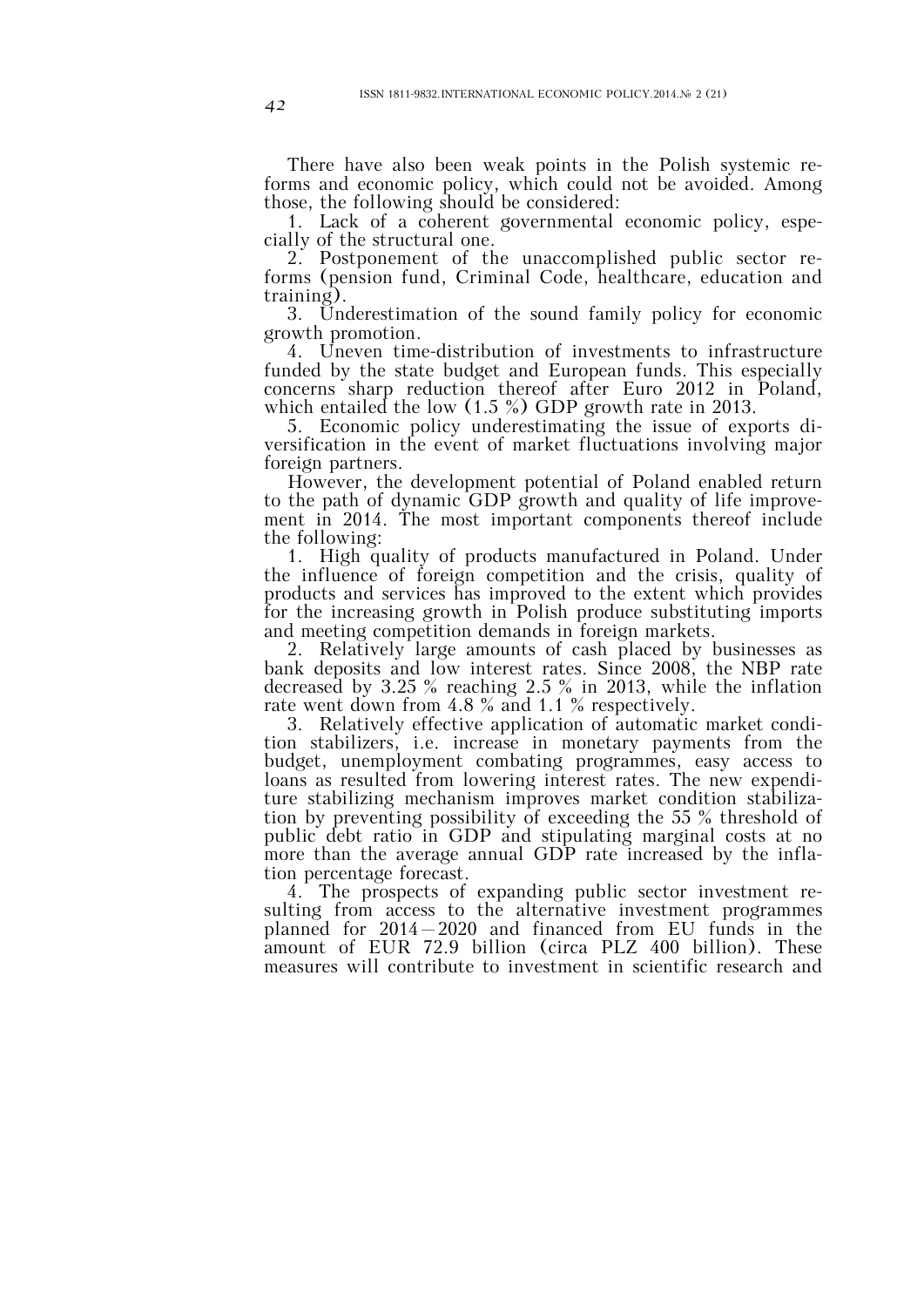commercialization of their results, as well as to investment in key road links (motorways), business development, environmentfriendly transport (trains, public transport), country digitization (free Internet access, e-services of government and administration), social integration and professional activation.

After a long period of stagnation private sector investment should increase due to the drastic changes in returning of positive economic conditions in the USA and the EU. Private sector investment will be encouraged by provided incentives, privileges and bonuses for all investors deciding to invest in Poland.

However, the financial crisis offered new challenges to the euro-zone that the EU and each of its members must cope with. The EU countries, particularly those in the euro-zone, which have already carried out a number of institutional changes, should also continue to pursue reform. The spheres of these reforms are already being clearly determined.

During rather difficult times of crisis in 2008–2012, Polish economy has proved resilient to the recession. In this period, GDP grew by almost 20  $\%$ , exports - by 38  $\%$ , while nominal wages have been increased by 40 %. Poland has proved the most attractive economic partner for the strongest EU economy — Germany. Although, Poland's public debt has grown by 10 %, its share in GDP is the EU lowest. Poland meets the post-crisis future showing the GDP growth prospects, due to which for the whole decade of using financial support from the structural, agricultural and general funds there is a real chance of GDP value doubling from circa PLZ 1 trillion to PLZ 2 trillion in 2017.

# **Prospects of Poland convergence with EU till 2020**

Poland and other EU countries have reached a new stage of development processes integration. The Lisbon Treaty which entered into force in December 2009 is also focused on sustainable economic, social and environmental development, as well as on strengthening convergence processes in the field of economic growth and socio-economic measuring on both international and national scale.

The 'EU Procedural Code' is applied along with mediation by a multilevel network of actors. It should not be regarded as a tool for achieving changes for the better or as alternative to the widespread policy and opportunism of the interested parties. As known,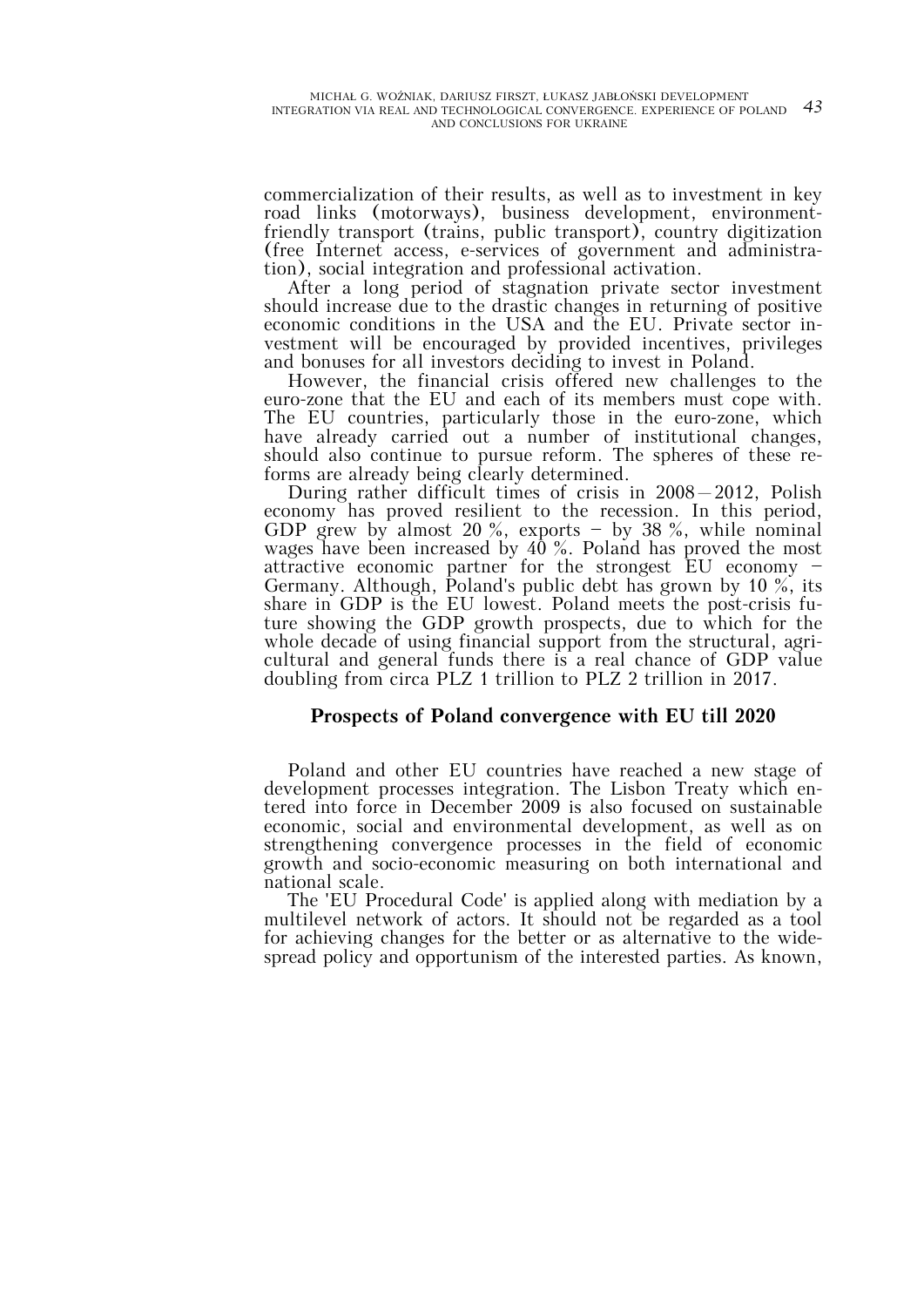people act amid the space and time context with their own desires and thus, there is a chance for implementation of national development strategies adapted to the specific national conditions. However, it is required to respect the Community regulations relating to competitiveness, coordination procedures, harmonization of economic systems and state policies. They are associated with the new fiscal pact and the planned banking union.

The risk of exceeding the 55 % threshold of compulsory public debt prevents further depreciation of the zloty, as the government has to confront this fearing the consequences arising from the threshold excess. Until improvement in public finances has been achieved, the competitiveness increase factor will not apply. Fiscal reduction by reducing government spending and potential increase in fiscal revenues as well as expectations for economic growth effects resulting from the forecast improvement in global economic conditions are now the main methods adhered to by the government. This inevitably entails cooling of the economy.

Had the policy during the first two years of the crisis been focused also on stimulating consumer demand by the least-earning people (whereby causing no expense to public finances), there would have not been such an urgent need to raise the VAT rate or payroll taxes rates, or to freeze wages and cut public spending. This would have created more protection opportunities against recession. With such a passive policy of the government in 2009–2012 the actual processes in Poland have been formed primarily under the influence of exogenous factors.

The capability to implement *Europe 2020* strategy aimed at smart, sustainable and inclusive growth will be of fundamental importance. This strategy encompasses three interrelated priorities:

⎯ Smart growth: knowledge and innovation-based economy development;

⎯ Sustainable growth: creation of economy efficiently using

resources, more environment-friendly and more competitive;<br>— Inclusive development contributing to social integration: support of economy with a high level of employment, providing

for social and territorial cohesion.<br>  $\frac{1}{100}$  For substantiation thereof in the run up to 2020, the European Commission proposes to implement several major goals for all EU Member States, namely:<br>
— Index of employment for persons aged  $20-64$  years at 75 %;

⎯ 3 % of the EU GDP should be invested in research and development;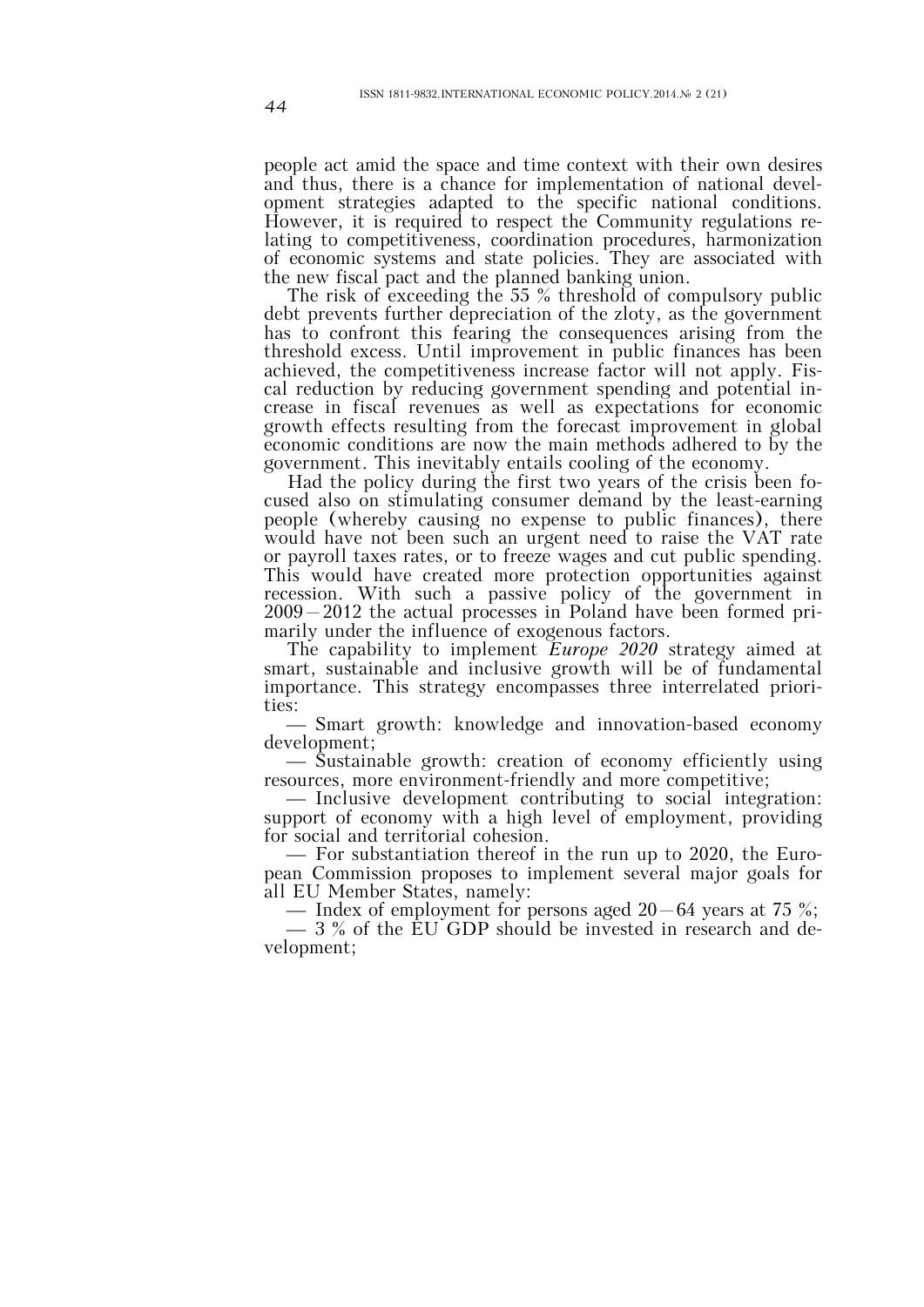⎯ *20/20/20* strategic framework in the field of climate and energy (including reduction of greenhouse gas emissions by 20 %, reduction of carbon emissions by 30 %, provided respective conditions are met, increase of renewable energy share by 20 % as well as 20 % energy consumption reduction by 2020);

⎯ Reducing the number of people early completing schooling to 10 %, and increase of younger generation people with higher education at least to 40 %;

⎯ Reducing the number of people below the poverty line by 20 million.

The EU objectives should be developed at the national level with appropriate action taken. The systemic conditions for appropriate implementation of these objectives are related to the following: accomplishment of the common market development, establishment of free trade areas with the United States and addressing issues in the field of climate policy. Also, development of the common market for services should be accomplished, especially in the field of financial services. Introduction of these systemic reforms requires public pressure on politicians, associated with the elimination of institutional barriers in the field of quality of life improvement and harmonization of the social and economic development processes without any negative consequences for economic growth.

The strategy shows that Europe can develop smartly and inclusively as well as contribute to social integration and find ways to create new jobs and identify areas for social development by each of its members. The EU has powerful tools such as new financial management methods, approved budget for 2014–2020, trade exchange and foreign economic policy, as well as stable competitive institutions and total involvement of European leaders and institutions. Effective implementation of the new strategy requires coordinated action across Europe, along with involvement of social partners and civil society representatives.

## **Conclusions for Ukraine**

In Ukraine, the dilemma of selecting economic development model and international integration directions is still a topical issue. Whatever political statements about possible integration with the EU may have been declared recently by Ukrainian authorities, the issue remains unresolved. In such circumstances, there is a natural desire to seek positive examples of other coun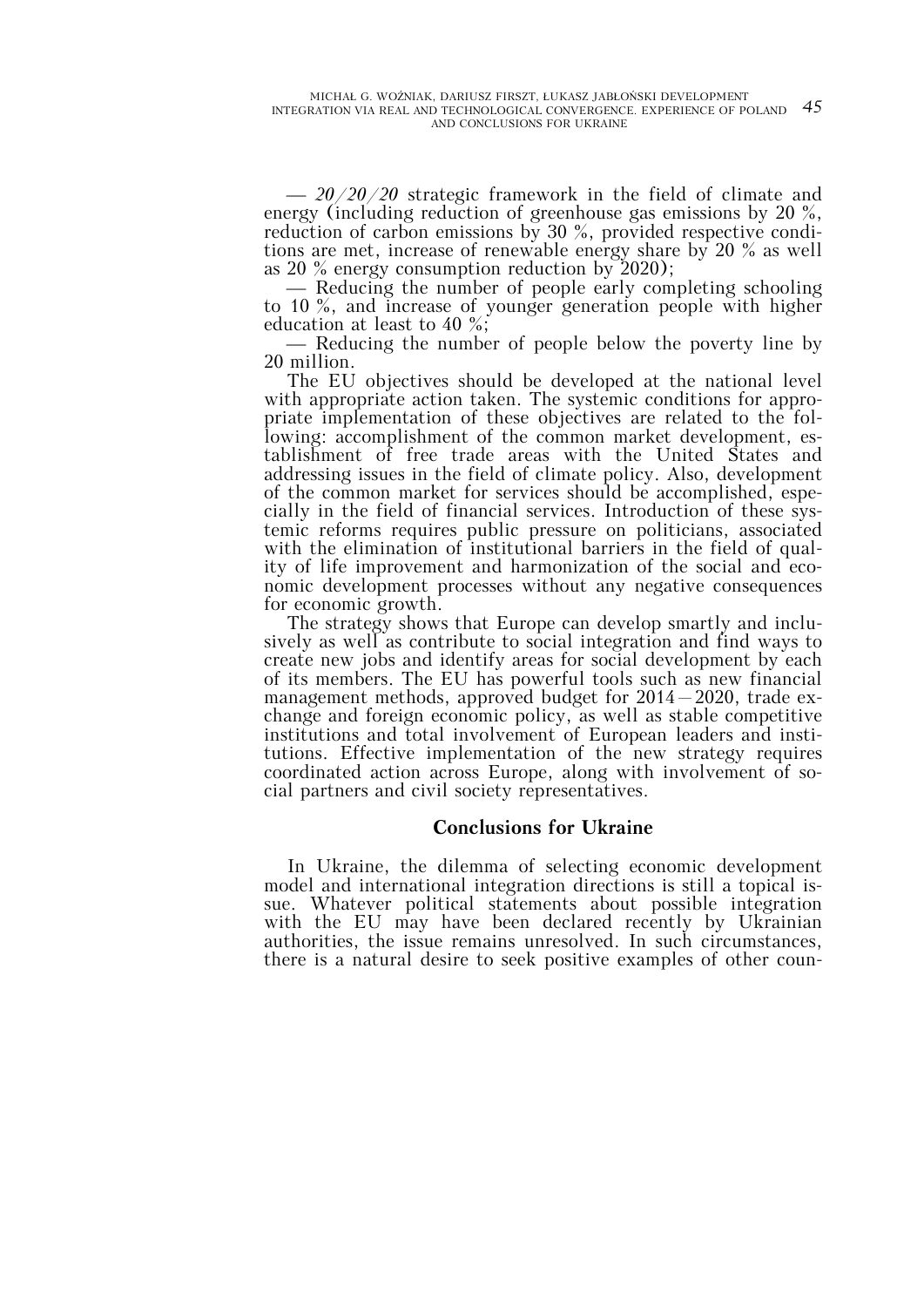tries joining the EU by which has yielded both economic and social benefits.

Considerations presented in this paper indicate that such an example for Ukraine could be Polish economy, which from the very start of the EU integration process has proceeded to the dynamic development phase resulting in pronounced convergence with the richest countries in Europe. Such development was determined by numerous factors; and yet there are lots of prerequisites for asserting that the EU accession was one of the most important ones, especially if considering its indirect impact on the changes taking place in the real sector and in the field of regulation. The fundamental importance was also vested in the fact that Poland had in addition to the unequivocally declared intention to integrate with the European Community in the early 1990s also formulated a clear strategy of reforms according to the EU legal acts which were gradually implemented. Similar changes also occurred in other countries of Central and Eastern Europe, which together with Poland have been undergoing the association process, and later on  $-$  that of joining the EU. Ukraine has been lacking the disciplinary factor implying integration requirements, which was one of the reasons that the institutional reform process yielded no results, while many reforms planned have been implemented selectively and often too stretched over time, eventually retaining local nature<sup>33</sup>. It can be assumed that beginning of the Ukraine's integration process and implementation of the EU legal order would improve institutional system consistency, whereby contributing to reducing corruption, improving quality of management, promotion of entrepreneurship, technological modernization, improving labour productivity and competitiveness of the economy.

In terms of the current discussion in Ukraine as to alternative forms and directions of international cooperation, Poland is certainly not the only positive example. Supporters of concepts competitive to pro-European ones may use examples of other dynamically developing economies outside Europe, which may also appear attractive. However, one must note that an attempt to follow decisions taken by countries with other historical, cultural and social background entails a significant risk of achieving results inconsistent with expectations. At the same time, Poland and Ukraine have a great common historical experience, the ef-

 <sup>33</sup> Firszt D., Jabłoński Ł., Tokarski T., Woźniak M.G., 2009, Convergence and Divergence in Europe: Polish and Ukrainian Cases: Monograph / scientific editors Dmytro Lukianenko, Viktor Chuzhykov, Machal Gabriel Woznaniak, Foundation of the University of Economics in Krakow, Krakow, p. 630. [In Polish].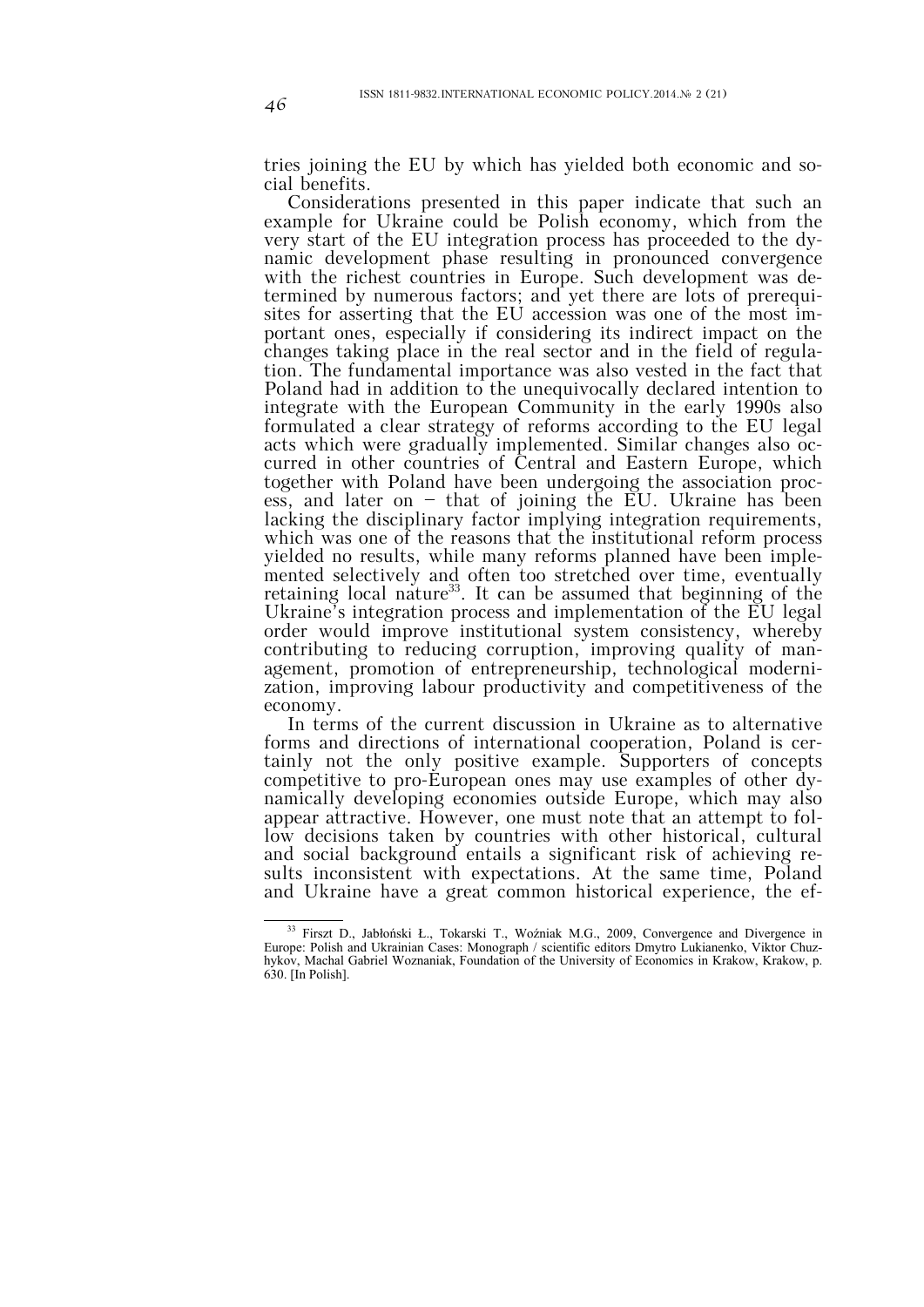fect of which can be seen in social, cultural and mental similarities. Therefore, we can assume that Ukraine's selecting integration model based on the Polish experience would be useful both in terms of implementation ease and achieved social and economic outcomes.

# **References**

1. Abdallah S., Michaelson J., Shah S., Stoll L., Marks N., 2012, *TheHappyPlanetIndex: 2012 Report. A global index of sustainable well-being*, The New Economics Foundation, London, UK.

2. Abdallah S., Thompson S., Michaelson J., Marks N., Steuer N., 2009, *The (un)Happy Planet Index 2.0. Why good lives don't have to cost the Earth*, The New Economics Foundation, London, UK.

3. Bal Woźniak T., *Innovativeness by subject. Institutional determinants,* PWE, Warsaw, 2012 [In Polish].

4. CTEDB, 2013, *The Conference Board Total Economy Database*, January 2013, The Conference Board Inc., [E-resource] — Access mode: www.conference-board.org, dostęp: 10 września 2013r.

5. Eurostat, 2013, [E-resource] — Access mode: http://epp. eurostat.ec.europa.eu/portal/page/portal/eurostat/home/,dostęp 12 września 2013 r.

6. Firszt D., 2012, *Determinants of diffusion of innovation in the Polish economy, CeDeWu, Warsaw.* [In Polish].

7. Firszt D., Jabłoński Ł., Tokarski T., Woźniak M.G., 2009, Convergence and Divergence in Europe: Polish and Ukrainian Cases: Monograph / scientific editors Dmytro Lukianenko, Viktor Chuzhykov, Machal Gabriel Woznaniak, Foundation of the University of Economics in Krakow, Krakow, p. 603–631. [In Polish].

8. Firszt D., Jabłoński Ł., Woźniak M. G., 2009, Economic convergence in Poland and Ukraine, or how far Ukraine to the EU [in:] Some problems of European integration / scientific editors. A. Stępniak, S. Umińskiy, A. Zabłockiej, University of Gdansk, Spot, p. 263–286. [In Polish].

9. GUS, 2013, [E-resource] — Access mode: http://www. stat.gov.pl/gus,dostęp 11 września 2013 r.

10. IEF, 2013, *Index of Economic Freedom*, The Heritage Foundation, Database, [E-resource] — Access mode: www.heritage.org, dostęp: 10 września 2013r.

11. Jabłoński Ł., 2012, *Quality of life - the dynamics of convergence [in:] Polish Economy 1990-2011. Volume II. Modernization,* ed. M. G. Wozniak, PWN, Warsaw, pp. 283–309. [In Polish].